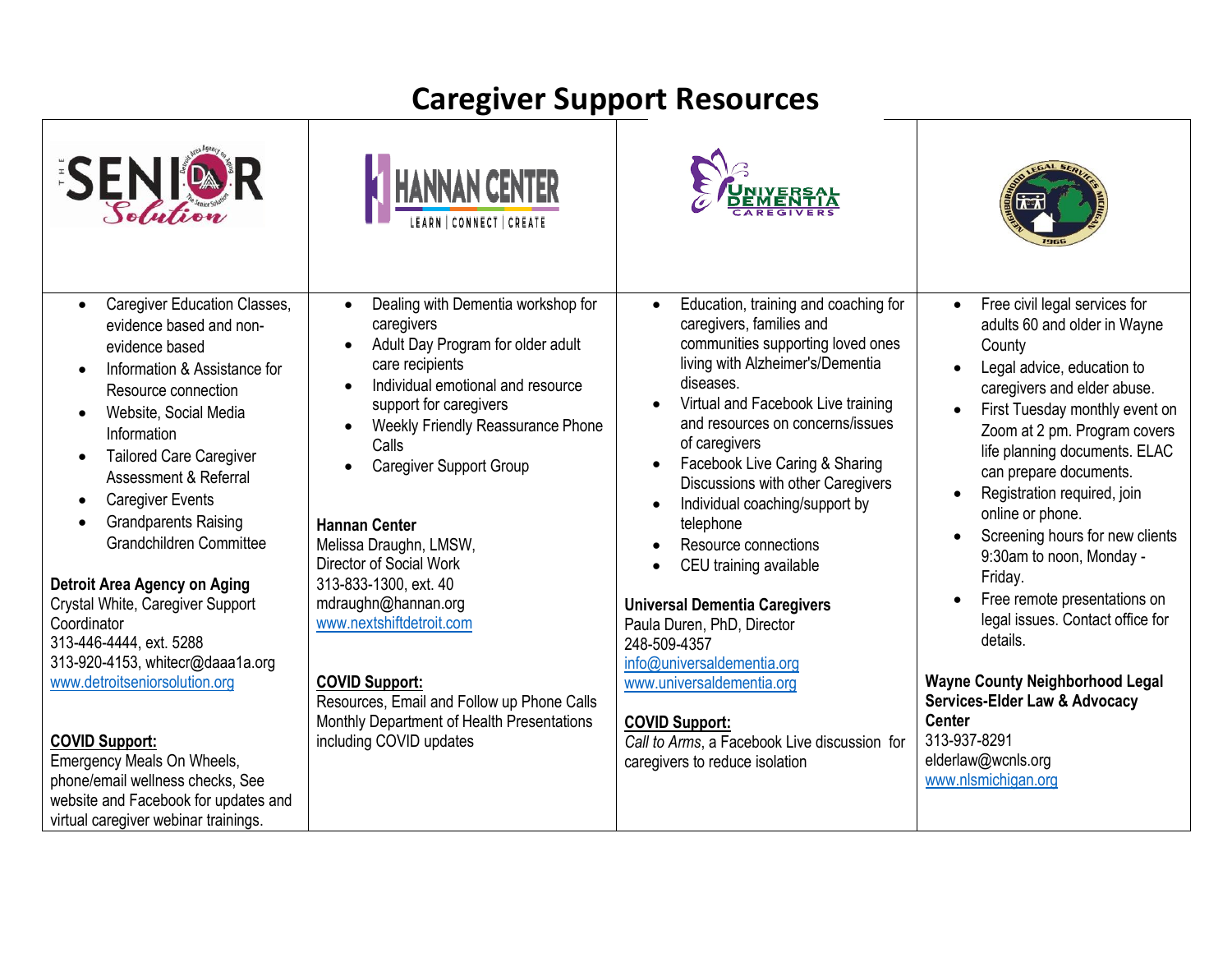





C.A.R.E. PROGRAM Caregiver Assistance Resources and Education Program®



- $\bullet$  Monthly 2<sup>nd</sup> Thursday meetings: 1:00-3:00PM and 6:00–8:00PM., virtual and dial-in
- Education, guidance and resources to systematically manage loved one's custodial care/business affairs
- Address well-being and support services for caregivers
- Communications between meetings.

 **Private Consulting:**  Customized" plan-of-care" to address/resolve identified and anticipated needs of care-partners. Serve local and out-of-state clients.

**Eldercare & Caregiver Solutions,** 

Marilyn Lawson, Founder, Family Caregiving Consultant (313)289-9672-Cell EldercareSolutions@Outlook.com [www.ElderCaregiverSolutions.org](http://www.eldercaregiversolutions.org/) 

#### **COVID Support:**

• Apprise members of vaccine/food sites, industry news, training classes

- Education programs, care consultations, support groups, social engagement activities and resources for those living with Alzheimer's, their caregivers and the general community.
- Free 24/7 Helpline at 800.272.3900 or [helplinegmc@alz.org](mailto:helplinegmc@alz.org)
- More information at [alz.org/gmc](https://linkprotect.cudasvc.com/url?a=http%3a%2f%2falz.org%2fgmc&c=E,1,7y9XKhqBcR5lGhfWchdJ3nnZUk6Lp_OhyHWMXdgvYPm41wcrTMtC8YasHrRjuIXnTj0eWBbqf_RRxcieZ6oWCCugjNBZ6wgr-wbVvvQgK-rtkMmZpFtya73RI-E,&typo=1)

**Alzheimer's Association Michigan Chapter** Treena Horton, Program Coordinator

(248) 996-1058 [thorton@alz.org](mailto:thorton@alz.org)

### **COVID Support:**

The health and safety of our constituents, volunteers and staff remain our driver as we address the COVID-19 outbreak and as we continue to pursue our mission, today and in the longer term. We offer free support groups, education programs and care consultations. Visit [alz.org/gmc](https://linkprotect.cudasvc.com/url?a=http%3a%2f%2falz.org%2fgmc&c=E,1,05LJ0whR_wC9S2e1JmSVX9oWvdBTq6xeuA9v7ercwfZOgWm0ktwaHtxH6fYKg2pwQQodMSMBvIoX75j-Uf4eH83lQLdV7JjVF-C9Sm5iJ6gSA9ElGe3EJJg42w,,&typo=1) to learn more about our offerings or call our 24/7 Helpline at 800.272.3900.

- Webpage resources for all caregivers
- Phone and Email access for caregivers to ask questions
- Support groups and educational classes for caregivers throughout the community
- FACEBOOK Support Groups
- E-newsletter

#### **Henry Ford Health System C.A.R.E. Program**

Veronica Bilicki, R.N., Shawn Bennis MSN, RN C.A.R.E. Program Specialists (866) 574-7530 www.henryford.com/familycaregivers [CaregiverResources@hfhs.org](mailto:CaregiverResources@hfhs.org) Facebook Group- search "Henry Ford Health System Family Caregivers"

## **COVID Support:**

Connect precious support group attendees via telephone/email •Website updated with more caregiver telephonic support and COVID-19 info •Providing quick phone support, enhanced office hours

- Program for Comprehensive Assistance for Family Caregivers offers clinical support and financial compensation for eligible Veterans with serious injuries
- Program for General Caregiver Support Services offers education, training, support groups and resources to eligible veterans
- Caregivers can participate in VA home and community-based care.

#### **John D. Dingell VA Medical Center Detroit Caregiver Support Program**

Sarah Thiefels, LMSW, General Caregiver Support Program Coordinator Deborah Thomas, Program Manager Caregiver Support Central Line: 313-576-1069

[Sarah.Thiefels@va.gov](mailto:Sarah.Thiefels@va.gov) Caregiver.va.gov